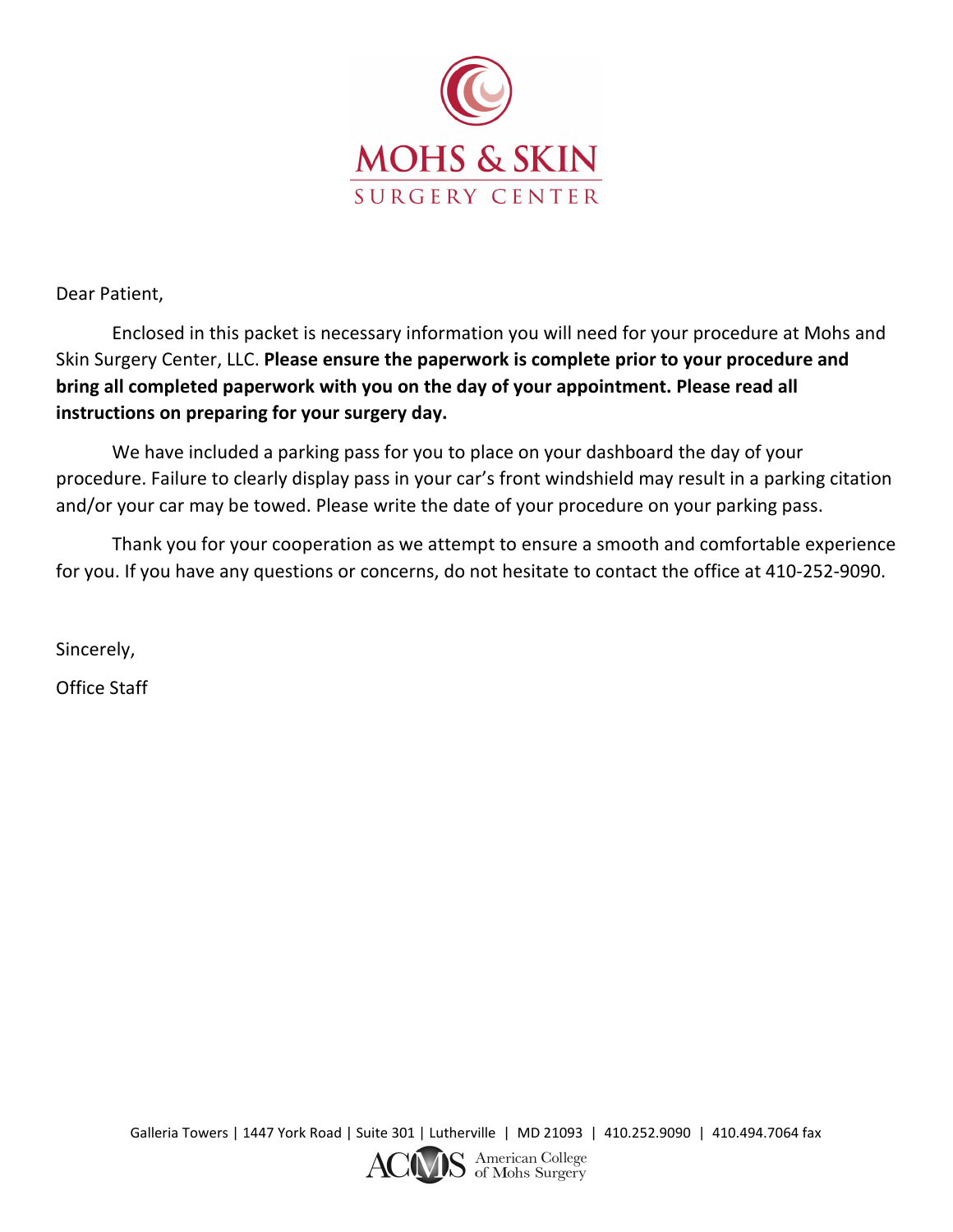# **How to prepare for your surgery**:

- Take all your medications as directed, including blood thinners, unless otherwise directed by your physician.
- If you take Aspirin for PREVENTION ONLY (no history of stroke, heart attack, blood clots, atrial fibrillation), please stop taking it 10-14 days before your surgery.
- Stop taking the following supplements and medications 10-14 days before your surgery: fish oil, vitamin E, vitamin C, turmeric, ginger, Ibuprofen, **ALEVE, EXCEDRIN** and alcohol.
- Arrange to have someone either accompany you or drive you to your appointment. This is not mandatory, but recommended, especially if your site is in an area that may impact your ability to drive.
- Eat a full breakfast before coming to our office. You may also bring snacks, lunch and/or drinks with you.
- Fill out all paperwork that is enclosed in this packet.
- **If you normally require antibiotics before surgical procedures (with a history of heart valve surgery or recent joint replacement), take them as directed by your physician.**

# **What to expect the day of your surgery:**

- Prepare to spend **ALL DAY** in our office. **DO NOT PLAN ANY OTHER APPOINTMENTS OR IMPORTANT ACTIVITIES** LATER IN THE DAY. We cannot predict how long you will be in the office because we cannot predict how many layers will be required to remove the cancer. On average, patients spend between 3 and 5 hours at our office, but it can be longer or shorter.
- Lidocaine is used for local anesthesia, unless you have an allergy. You will be awake for the entire surgery and able to communicate with the surgeon and clinical team.
- Most of the time you spend in our office will be spent waiting for the lab to process your tissue. The lab takes about one hour to process each layer of tissue, but it can be longer or shorter.
- During the times you are waiting, you will be in our surgical waiting room. You will also be free to leave to get food or coffee. There are food options within walking distance.
- Depending on the size and location of the cancer, we may use stitches to close the wound. The length of the scar line is usually much longer than the spot appears, but we do everything in our ability to give you a great result long term. You will have a follow up visits throughout the wound healing process until both you and the physician are satisfied with the result.

# **What to expect after your surgery:**

- Written wound care instructions will be given to you and explained in detail before you leave.
- You will have a heavy pressure dressing over the surgical site that will need to stay in place and dry for 1-3 days.
- After the initial 1-3 days, gently wash the surgical site with soap and water and dress it twice daily. In preparation for your surgery, you might consider purchasing antibacterial soap (Dial or any other brand), nonstick dressings (Telfa), paper tape, and Vaseline/Aquaphor. These can be found at drug stores in the first aid aisle.
- **YOU WILL NOT BE ABLE TO EXERCISE OR PERFORM HEAVY LIFTING FOR A MINIMUM OF 1-2 WEEKS***.* Additional restrictions may be added depending on specific patient situations.
- **DO NOT PLAN ANY TRAVEL FOR THE FIRST 1-2 WEEKS AFTER YOUR SURGERY**. Stitches usually need to be removed in this time frame, and rare complications such as bleeding, infection, pain, etc may occur in the first 1- 2 weeks after the surgery. We would prefer that you remain in town in case these occur, so we can give you the best care possible.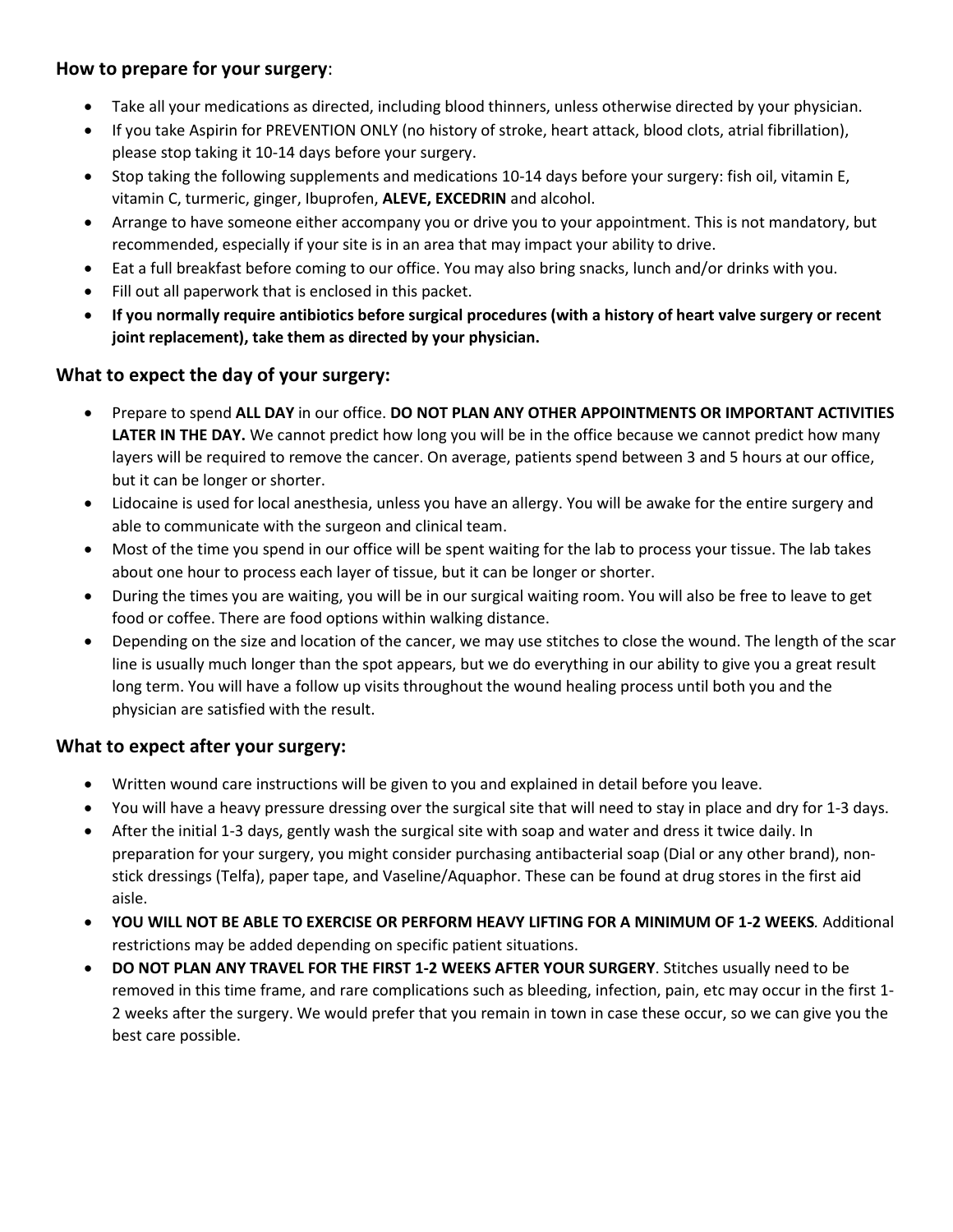# **SCSP PARKING VALID:**

# DATE:

**The parking pass is only valid for the date issued.**

**Failure to clearly display this pass in your car's front window may result in a parking citation and/or your car may be towed.**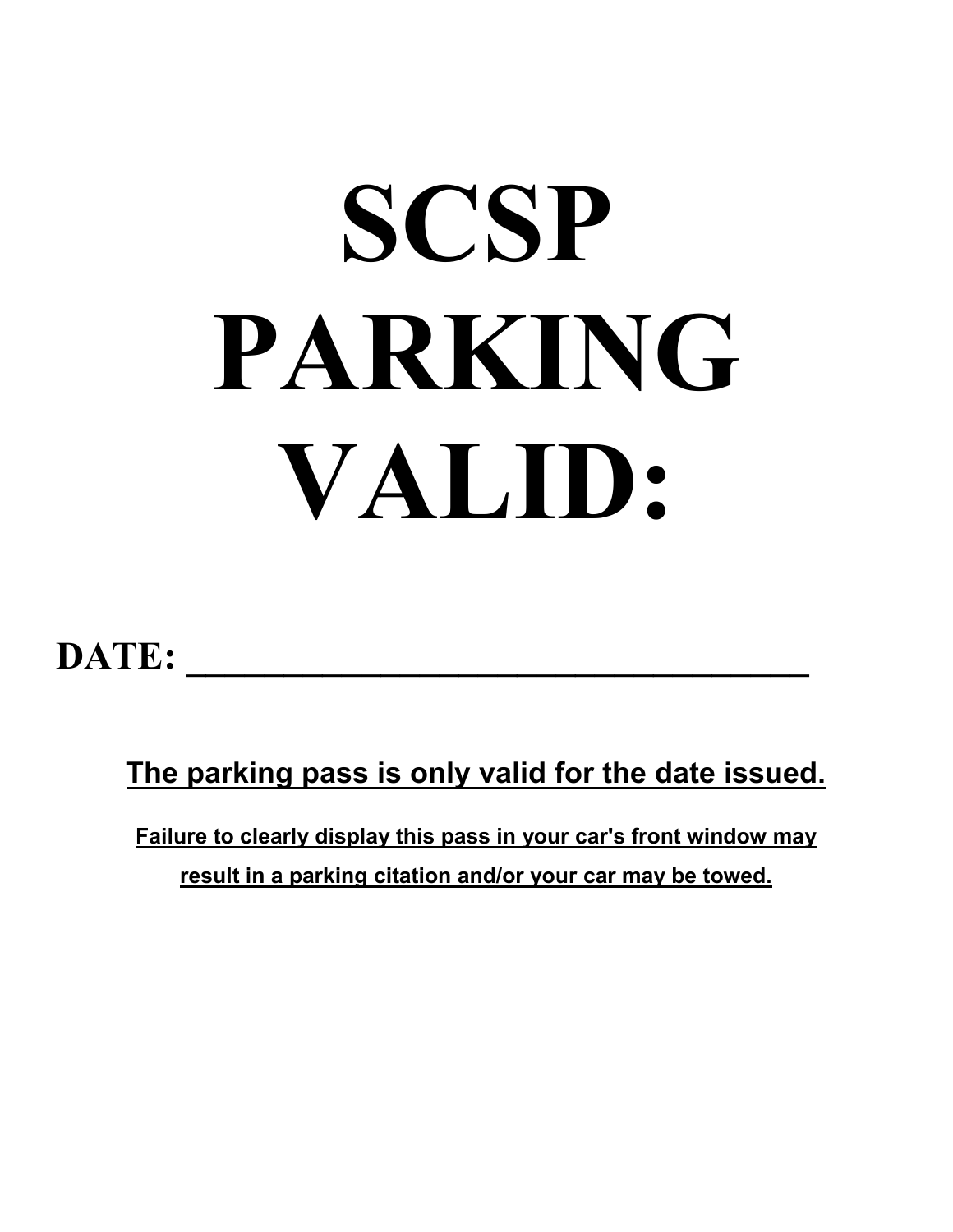# **MOHS AND SKIN SURGERY CENTER, LLC. 1447 York Road Suite 301 Lutherville, Maryland 21093 Phone: 410-252-9090 Fax: 410-494-7064**

Dear Patient,

The purpose of this letter is to provide you with some information regarding the services offered to you by Mohs and Skin Surgery Center, LLC.

Mohs and Skin Center, LLC. is one of the few Medicare certified surgical facilities in Baltimore County. Medicare certification of our facility indicates that the facility is in compliance with the strict standards of care established by Medicare for ambulatory surgical facilities. Most insurance companies and HMO's use the rigorous standards of Medicare certification as their own criteria for excellence in this area. The facility is constructed in compliance with life safety requirements and appropriately equipped for the types of surgeries performed in the center. The center has equipment necessary for anesthesia services and emergency equipment and drugs to respond to emergencies which may arise in the facility. The staff is appropriately trained and fully oriented to the policies and procedures of the facility.

Having your surgical procedure completed at Mohs and Skin Surgery Center, LLC. provides many advantages to you. It is normally more convenient for you to have your surgery completed here in a familiar setting with familiar faces. Your choice of having your surgical procedure completed at Mohs and Skin Surgery Center, LLC. may prove to be more cost effective to you and your insurance carrier. In addition to your surgeon bill for the Mohs surgery, there will be a charge from our facial reconstructive surgeon for the repair. Your insurance company will be billed for each along with the facility fee, just as a hospital or ambulatory surgical facility does, but in many instances our fee is less than the fees charged in other settings. *After your insurance processes your claim, you will be responsible for any deductibles, copays, and coinsurances. Mohs and Skin Surgery Center, LLC. will only bill you the amount due per your Insurance company's explanation of benefits.*

We hope you find using Mohs and Skin Surgery Center, LLC. both comfortable and convenient. We encourage you to ask any questions you may have regarding facility.

My options have been explained to me and I agree to have my surgical procedure completed at Mohs and Skin Center, LLC.

\_\_\_\_\_\_\_\_\_\_\_\_\_\_\_\_\_\_\_\_\_\_\_\_\_\_\_\_\_\_\_\_\_\_\_\_\_\_\_\_\_\_\_ \_\_\_\_\_\_\_\_\_\_\_\_\_\_\_\_\_\_\_\_\_\_\_\_\_\_\_\_\_\_\_\_\_\_

Signature of Patient or Guardian Witness

\_\_\_\_\_\_\_\_\_\_\_\_\_\_\_\_\_\_\_\_\_\_\_\_\_\_\_\_\_\_\_\_\_\_\_\_\_\_\_\_\_\_\_\_

Date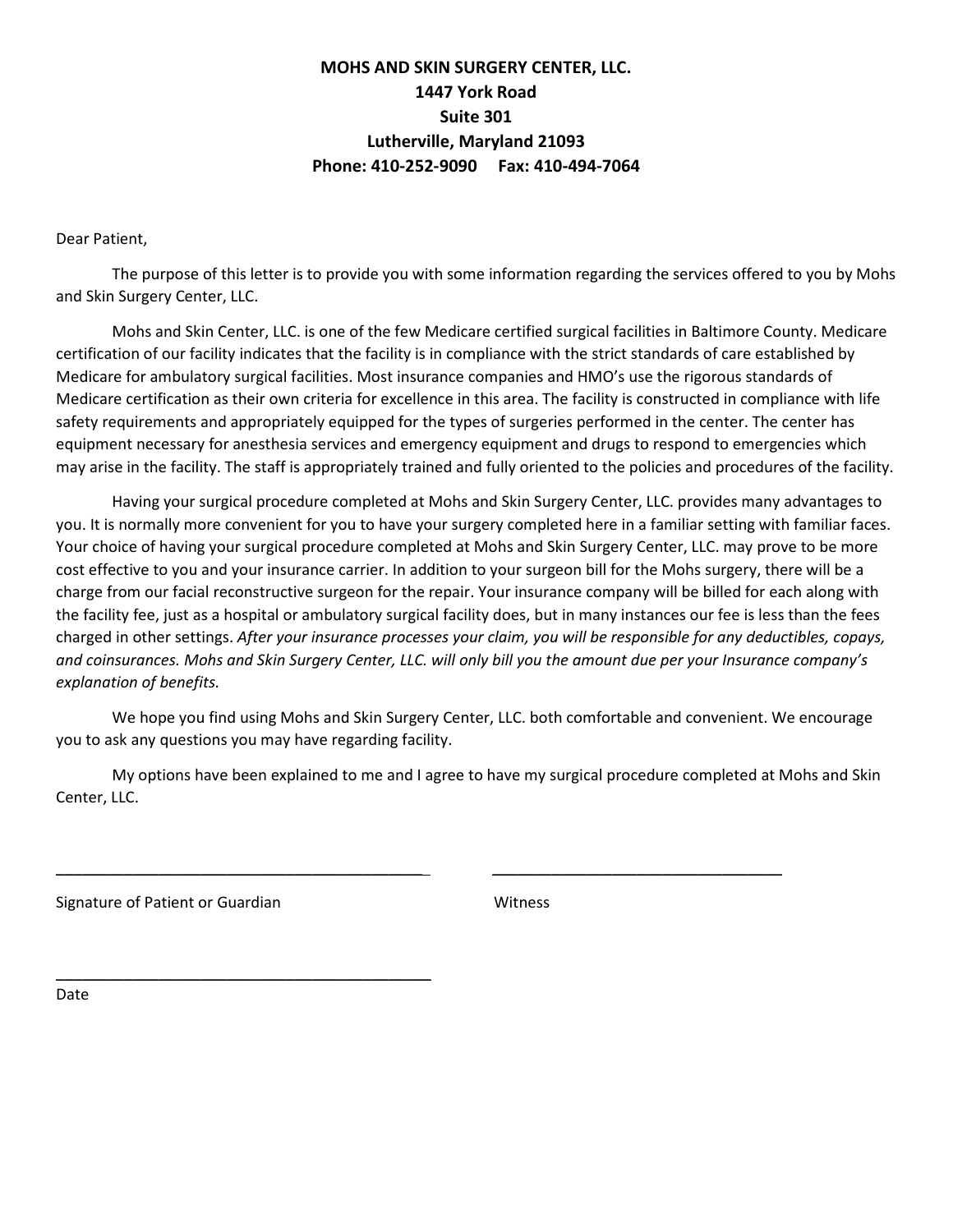# **MOHS AND SKIN SURGERY CENTER, LLC. 1447 York Road Suite 301 Lutherville, Maryland 21093 Phone: 410-252-9090 Fax: 410-494-7064**

PATIENT NAME: \_\_\_\_\_\_\_\_\_\_\_\_\_\_\_\_\_\_\_\_\_\_\_\_\_\_\_\_\_\_\_\_\_\_\_\_\_\_\_\_ DATE OF BIRTH: \_\_\_\_\_\_\_\_\_\_\_\_\_\_\_\_\_\_

I know that I have a health problem that requires diagnosis and/or treatment or surgery. Therefore, I voluntarily consent to my admission and treatment at Mohs and Skin Surgery Center, LLC.

I authorize the release of any medical information to process insurance claims related to this admission.

I am aware that my physician may have ownership interest in Mohs and Skin Surgery Center, LLC. If I choose to go to another health care facility for this procedure, it will not adversely affect my relationship with my surgeon.

For purposed of quality and peer review, I authorize Mohs and Skin Surgery Center, LLC. to allow its representative to review my surgical chart and associated documents.

# ASSIGNMENT OF INSURANCE BENEFITS

I hereby authorize payment directly to Mohs and Skin Surgery Center, LLC. of the health insurance benefits otherwise payable to me during this or any future hospitalization. I acknowledge that I can reverse this authorization at any time. Within 24 hours, a claim will be filed with your health insurance carrier. You will be notified when final action (payment, denial, etc.) has been received.

# **I have read and understand the terms of the above policy statement.**

\_\_\_\_\_\_\_\_\_\_\_\_\_\_\_\_\_\_\_\_\_\_\_\_\_\_\_\_\_\_\_\_\_\_\_\_\_\_\_\_\_\_\_ \_\_\_\_\_\_\_\_\_\_\_\_\_\_\_\_\_\_\_\_\_\_\_

\_\_\_\_\_\_\_\_\_\_\_\_\_\_\_\_\_\_\_\_\_\_\_\_\_\_\_\_\_\_\_\_\_\_\_\_\_\_\_\_\_\_\_ \_\_\_\_\_\_\_\_\_\_\_\_\_\_\_\_\_\_\_\_\_\_\_

Patient or Authorized Signature **Date** Date

Relationship Witness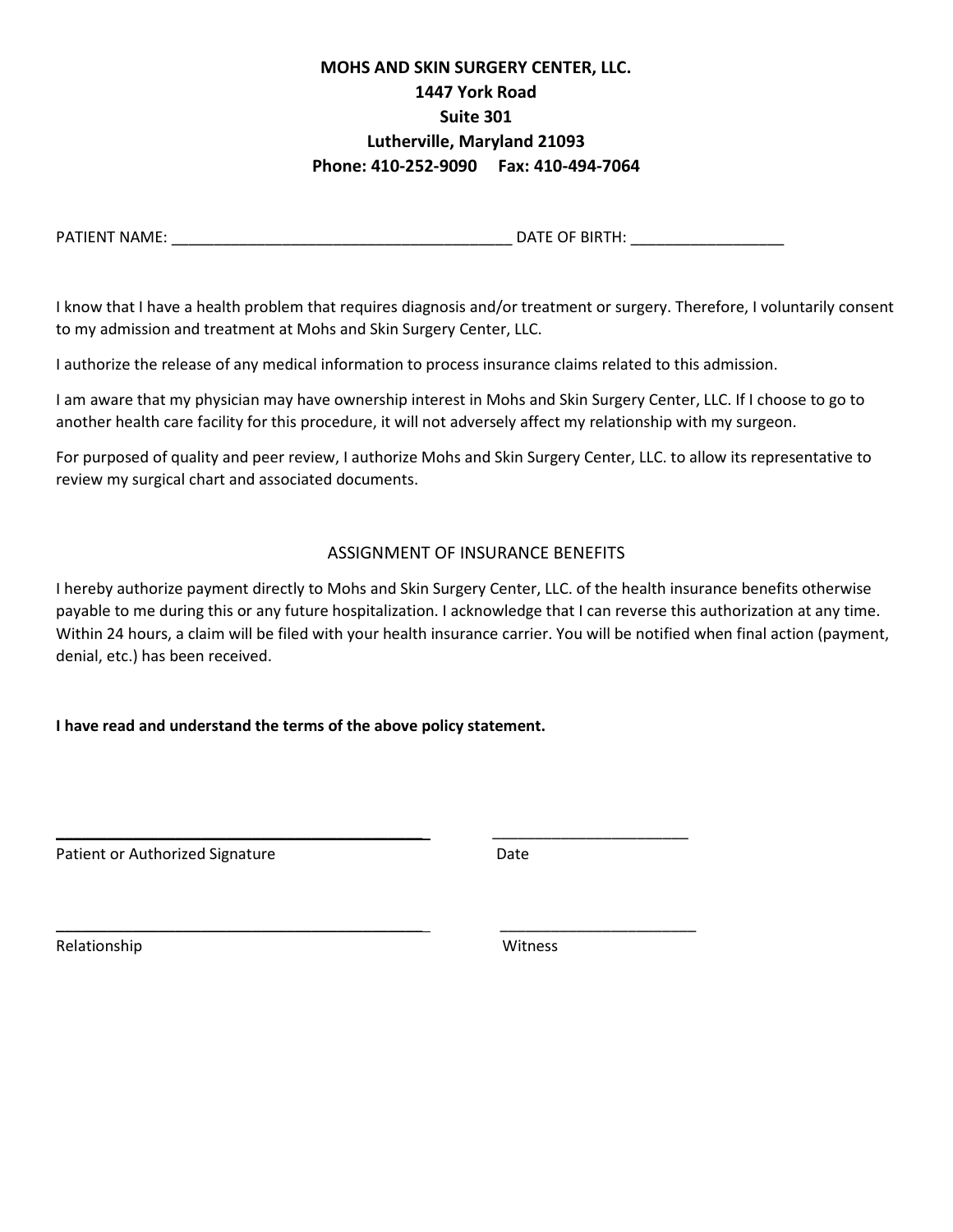# **MOHS AND SKIN SURGERY CENTER, LLC.**

|           | I hereby acknowledge I have been advised of the following surgery center practices and policies:                                                                                                                                                                                                                                                                                                                                 |      |          |
|-----------|----------------------------------------------------------------------------------------------------------------------------------------------------------------------------------------------------------------------------------------------------------------------------------------------------------------------------------------------------------------------------------------------------------------------------------|------|----------|
|           | 1. I have received a verbal explanation and have been offered<br>a written copy of the Patient Bill of Rights.                                                                                                                                                                                                                                                                                                                   |      | Initial  |
|           | 2. I have received information regarding facility financial policies<br>and I was offered a copy of the Facility Financial Policy.                                                                                                                                                                                                                                                                                               |      | Initial  |
|           | 3. I have received information regarding the facility Privacy<br>And Confidentiality Policy. I was offered a written copy                                                                                                                                                                                                                                                                                                        |      | Initial  |
| 4.        | I have received information regarding the surgery center<br>advance directives policy. I was advised I could receive a<br>copy of the official State advance directives form.<br>Additionally, I have been advised that should I have advance<br>directives, I may bring them to the surgery center and they<br>will be placed in my medical record. I was advised the surgery<br>center does not recognize advanced directives. |      | Initial  |
|           | Do you have advance directives?                                                                                                                                                                                                                                                                                                                                                                                                  |      | $Yes$ No |
|           | Patient provided the surgery center with a copy of their<br><b>Advance Directives.</b>                                                                                                                                                                                                                                                                                                                                           |      | $Yes$ No |
|           | 5. I have been advised that Saif Syed, MD. Has ownership or<br>financial interest in the surgery center.                                                                                                                                                                                                                                                                                                                         |      | Initial  |
|           |                                                                                                                                                                                                                                                                                                                                                                                                                                  |      |          |
| Signature |                                                                                                                                                                                                                                                                                                                                                                                                                                  | Date |          |
| Witness   |                                                                                                                                                                                                                                                                                                                                                                                                                                  | Date |          |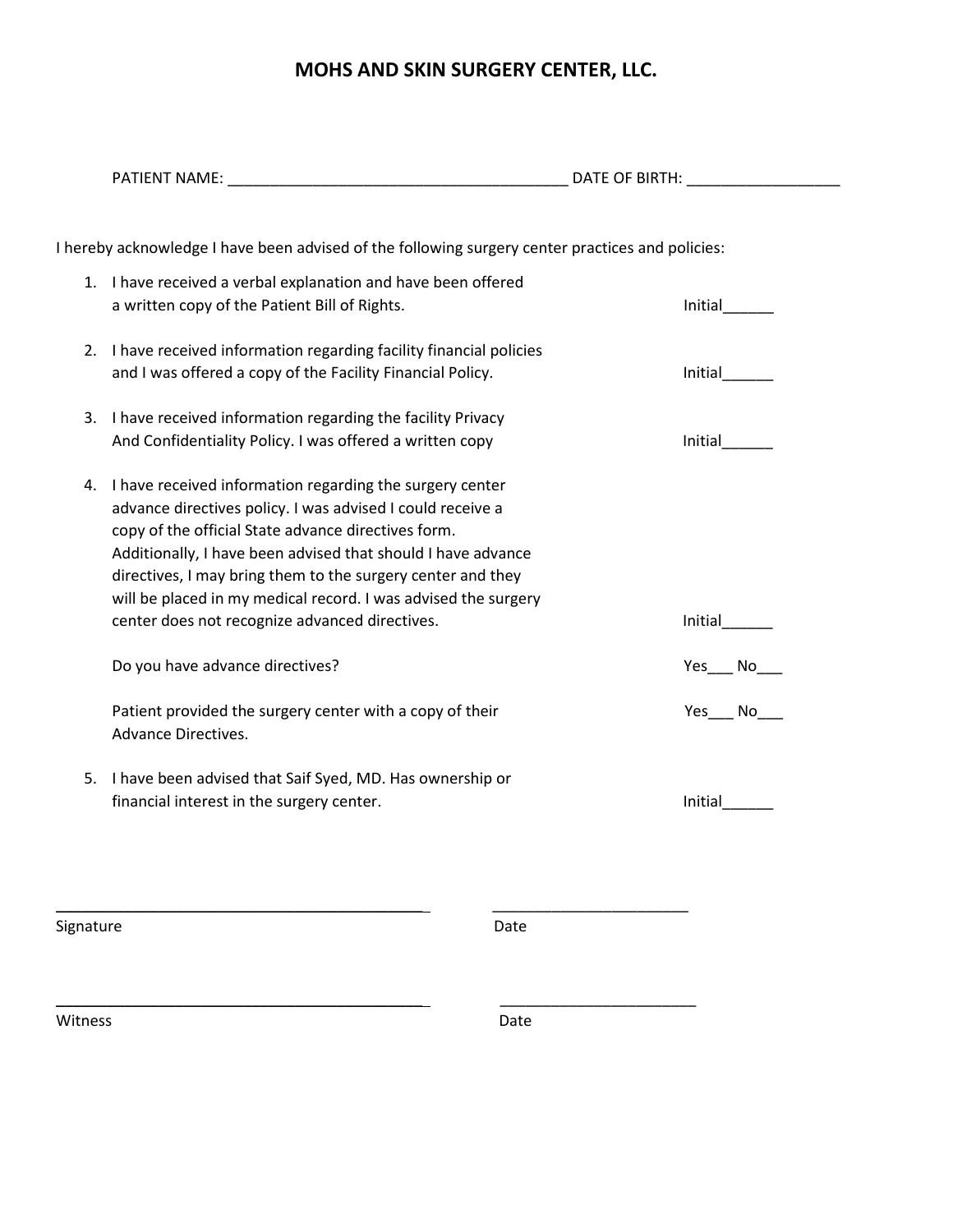# **HEALTH HISTORY**

| AMOUNT (DOSAGE)<br><b>HOW OFTEN</b><br>6.<br><b>DO YOU SMOKE?</b> YES NO HOW MUCH HOW MANY YEARS <b>SMOKELESS TOBACCO?</b> YES NO<br>Gout<br>High blood pressure<br>Asthma<br>Stroke/TIA<br>Kidney stones<br>Atrial fibrillation<br><b>COPD</b><br>Kidney disease<br><b>Seizures</b><br>Osteoporosis<br>Parkinson's<br>Kidney transplant<br>Multiple Sclerosis<br>Emphysema<br>Anemia<br>Congestive heart failure<br>Alzheimer's<br>Arthritis/RA<br>Sleep apnea<br>Prostate cancer<br>Heart attack/MI<br><b>Diabetes</b><br>Lung cancer<br>Dementia<br>Frequent UTI's<br><b>Bladder Cancer</b><br>Thyroid disease<br>Angina<br>Pneumonia<br><b>Dizziness</b><br>High Cholesterol<br><b>Bronchitis</b><br>Liver disease<br>Paralysis<br>Lupus<br>Swollen legs/ankles<br>Tuberculosis<br>Crohn's<br><b>Hepatitis</b><br>Fibromyalgia<br>Blood clot(s)<br><b>Diverticulosis</b><br>Liver transplant<br>Chronic cough<br>Sepsis<br>Pacemaker/Defibrillator<br>Hay Fever<br>Sickle cell disease<br>Irritable bowel<br>Bleeding disorder<br>Shortness of breath<br>Carpal Tunnel<br>Reflux<br>Varicose veins<br>Ulcers<br>Hernia | NAME, ADDRESS & PHONE NUMBER OF PRIMARY CARE PHYSICIAN:<br><b>PRESCRIPTION AND OVER-THE-COUNTER MEDICATIONS TAKEN:</b><br><b>NAME OF MEDICATION</b><br><b>Additional medications:</b><br>DO YOU HAVE ANY DRUG ALLERGIES? YES___________ NO_________<br><b>LIST ALLERGIES</b><br>DO YOU DRINK ALCOHOL? YES__________ NO_________ HOW MUCH___________ HOW MANY YEARS_______<br>DO YOU HAVE ANY BLEEDING RISKS OR ARE ON BLOOD THINNERS? YES<br>DO YOU HAVE A HISTORY OF ANY OF THE FOLLOWING? (PLEASE CIRCLE THOSE THAT APPLY)<br>HAVE YOU HAD SURGERY BEFORE? YES__________ NO__________ IF YES, LIST BY PROCEDURE & DATE:<br>(LIST OTHERS ON BACK OF FORM)<br>HAVE YOU OR ANY MEMBER OF YOUR IMMEDIATE FAMILY HAD AN UNUSUAL REACTION TO ANESTHESIA? IF YES, PLEASE<br><b>MD SIGNATURE</b> |  |  |  |
|----------------------------------------------------------------------------------------------------------------------------------------------------------------------------------------------------------------------------------------------------------------------------------------------------------------------------------------------------------------------------------------------------------------------------------------------------------------------------------------------------------------------------------------------------------------------------------------------------------------------------------------------------------------------------------------------------------------------------------------------------------------------------------------------------------------------------------------------------------------------------------------------------------------------------------------------------------------------------------------------------------------------------------------------------------------------------------------------------------------------------|--------------------------------------------------------------------------------------------------------------------------------------------------------------------------------------------------------------------------------------------------------------------------------------------------------------------------------------------------------------------------------------------------------------------------------------------------------------------------------------------------------------------------------------------------------------------------------------------------------------------------------------------------------------------------------------------------------------------------------------------------------------------------------------------|--|--|--|
|                                                                                                                                                                                                                                                                                                                                                                                                                                                                                                                                                                                                                                                                                                                                                                                                                                                                                                                                                                                                                                                                                                                            |                                                                                                                                                                                                                                                                                                                                                                                                                                                                                                                                                                                                                                                                                                                                                                                            |  |  |  |
|                                                                                                                                                                                                                                                                                                                                                                                                                                                                                                                                                                                                                                                                                                                                                                                                                                                                                                                                                                                                                                                                                                                            |                                                                                                                                                                                                                                                                                                                                                                                                                                                                                                                                                                                                                                                                                                                                                                                            |  |  |  |
|                                                                                                                                                                                                                                                                                                                                                                                                                                                                                                                                                                                                                                                                                                                                                                                                                                                                                                                                                                                                                                                                                                                            |                                                                                                                                                                                                                                                                                                                                                                                                                                                                                                                                                                                                                                                                                                                                                                                            |  |  |  |
|                                                                                                                                                                                                                                                                                                                                                                                                                                                                                                                                                                                                                                                                                                                                                                                                                                                                                                                                                                                                                                                                                                                            |                                                                                                                                                                                                                                                                                                                                                                                                                                                                                                                                                                                                                                                                                                                                                                                            |  |  |  |
|                                                                                                                                                                                                                                                                                                                                                                                                                                                                                                                                                                                                                                                                                                                                                                                                                                                                                                                                                                                                                                                                                                                            |                                                                                                                                                                                                                                                                                                                                                                                                                                                                                                                                                                                                                                                                                                                                                                                            |  |  |  |
|                                                                                                                                                                                                                                                                                                                                                                                                                                                                                                                                                                                                                                                                                                                                                                                                                                                                                                                                                                                                                                                                                                                            |                                                                                                                                                                                                                                                                                                                                                                                                                                                                                                                                                                                                                                                                                                                                                                                            |  |  |  |
|                                                                                                                                                                                                                                                                                                                                                                                                                                                                                                                                                                                                                                                                                                                                                                                                                                                                                                                                                                                                                                                                                                                            |                                                                                                                                                                                                                                                                                                                                                                                                                                                                                                                                                                                                                                                                                                                                                                                            |  |  |  |
|                                                                                                                                                                                                                                                                                                                                                                                                                                                                                                                                                                                                                                                                                                                                                                                                                                                                                                                                                                                                                                                                                                                            |                                                                                                                                                                                                                                                                                                                                                                                                                                                                                                                                                                                                                                                                                                                                                                                            |  |  |  |
|                                                                                                                                                                                                                                                                                                                                                                                                                                                                                                                                                                                                                                                                                                                                                                                                                                                                                                                                                                                                                                                                                                                            |                                                                                                                                                                                                                                                                                                                                                                                                                                                                                                                                                                                                                                                                                                                                                                                            |  |  |  |
|                                                                                                                                                                                                                                                                                                                                                                                                                                                                                                                                                                                                                                                                                                                                                                                                                                                                                                                                                                                                                                                                                                                            |                                                                                                                                                                                                                                                                                                                                                                                                                                                                                                                                                                                                                                                                                                                                                                                            |  |  |  |
|                                                                                                                                                                                                                                                                                                                                                                                                                                                                                                                                                                                                                                                                                                                                                                                                                                                                                                                                                                                                                                                                                                                            |                                                                                                                                                                                                                                                                                                                                                                                                                                                                                                                                                                                                                                                                                                                                                                                            |  |  |  |
|                                                                                                                                                                                                                                                                                                                                                                                                                                                                                                                                                                                                                                                                                                                                                                                                                                                                                                                                                                                                                                                                                                                            |                                                                                                                                                                                                                                                                                                                                                                                                                                                                                                                                                                                                                                                                                                                                                                                            |  |  |  |
|                                                                                                                                                                                                                                                                                                                                                                                                                                                                                                                                                                                                                                                                                                                                                                                                                                                                                                                                                                                                                                                                                                                            |                                                                                                                                                                                                                                                                                                                                                                                                                                                                                                                                                                                                                                                                                                                                                                                            |  |  |  |
|                                                                                                                                                                                                                                                                                                                                                                                                                                                                                                                                                                                                                                                                                                                                                                                                                                                                                                                                                                                                                                                                                                                            |                                                                                                                                                                                                                                                                                                                                                                                                                                                                                                                                                                                                                                                                                                                                                                                            |  |  |  |
|                                                                                                                                                                                                                                                                                                                                                                                                                                                                                                                                                                                                                                                                                                                                                                                                                                                                                                                                                                                                                                                                                                                            |                                                                                                                                                                                                                                                                                                                                                                                                                                                                                                                                                                                                                                                                                                                                                                                            |  |  |  |
|                                                                                                                                                                                                                                                                                                                                                                                                                                                                                                                                                                                                                                                                                                                                                                                                                                                                                                                                                                                                                                                                                                                            |                                                                                                                                                                                                                                                                                                                                                                                                                                                                                                                                                                                                                                                                                                                                                                                            |  |  |  |
|                                                                                                                                                                                                                                                                                                                                                                                                                                                                                                                                                                                                                                                                                                                                                                                                                                                                                                                                                                                                                                                                                                                            |                                                                                                                                                                                                                                                                                                                                                                                                                                                                                                                                                                                                                                                                                                                                                                                            |  |  |  |
|                                                                                                                                                                                                                                                                                                                                                                                                                                                                                                                                                                                                                                                                                                                                                                                                                                                                                                                                                                                                                                                                                                                            |                                                                                                                                                                                                                                                                                                                                                                                                                                                                                                                                                                                                                                                                                                                                                                                            |  |  |  |
|                                                                                                                                                                                                                                                                                                                                                                                                                                                                                                                                                                                                                                                                                                                                                                                                                                                                                                                                                                                                                                                                                                                            |                                                                                                                                                                                                                                                                                                                                                                                                                                                                                                                                                                                                                                                                                                                                                                                            |  |  |  |
|                                                                                                                                                                                                                                                                                                                                                                                                                                                                                                                                                                                                                                                                                                                                                                                                                                                                                                                                                                                                                                                                                                                            |                                                                                                                                                                                                                                                                                                                                                                                                                                                                                                                                                                                                                                                                                                                                                                                            |  |  |  |
|                                                                                                                                                                                                                                                                                                                                                                                                                                                                                                                                                                                                                                                                                                                                                                                                                                                                                                                                                                                                                                                                                                                            |                                                                                                                                                                                                                                                                                                                                                                                                                                                                                                                                                                                                                                                                                                                                                                                            |  |  |  |
|                                                                                                                                                                                                                                                                                                                                                                                                                                                                                                                                                                                                                                                                                                                                                                                                                                                                                                                                                                                                                                                                                                                            |                                                                                                                                                                                                                                                                                                                                                                                                                                                                                                                                                                                                                                                                                                                                                                                            |  |  |  |
|                                                                                                                                                                                                                                                                                                                                                                                                                                                                                                                                                                                                                                                                                                                                                                                                                                                                                                                                                                                                                                                                                                                            |                                                                                                                                                                                                                                                                                                                                                                                                                                                                                                                                                                                                                                                                                                                                                                                            |  |  |  |
|                                                                                                                                                                                                                                                                                                                                                                                                                                                                                                                                                                                                                                                                                                                                                                                                                                                                                                                                                                                                                                                                                                                            |                                                                                                                                                                                                                                                                                                                                                                                                                                                                                                                                                                                                                                                                                                                                                                                            |  |  |  |
|                                                                                                                                                                                                                                                                                                                                                                                                                                                                                                                                                                                                                                                                                                                                                                                                                                                                                                                                                                                                                                                                                                                            |                                                                                                                                                                                                                                                                                                                                                                                                                                                                                                                                                                                                                                                                                                                                                                                            |  |  |  |
|                                                                                                                                                                                                                                                                                                                                                                                                                                                                                                                                                                                                                                                                                                                                                                                                                                                                                                                                                                                                                                                                                                                            |                                                                                                                                                                                                                                                                                                                                                                                                                                                                                                                                                                                                                                                                                                                                                                                            |  |  |  |
|                                                                                                                                                                                                                                                                                                                                                                                                                                                                                                                                                                                                                                                                                                                                                                                                                                                                                                                                                                                                                                                                                                                            |                                                                                                                                                                                                                                                                                                                                                                                                                                                                                                                                                                                                                                                                                                                                                                                            |  |  |  |
|                                                                                                                                                                                                                                                                                                                                                                                                                                                                                                                                                                                                                                                                                                                                                                                                                                                                                                                                                                                                                                                                                                                            |                                                                                                                                                                                                                                                                                                                                                                                                                                                                                                                                                                                                                                                                                                                                                                                            |  |  |  |
|                                                                                                                                                                                                                                                                                                                                                                                                                                                                                                                                                                                                                                                                                                                                                                                                                                                                                                                                                                                                                                                                                                                            |                                                                                                                                                                                                                                                                                                                                                                                                                                                                                                                                                                                                                                                                                                                                                                                            |  |  |  |
|                                                                                                                                                                                                                                                                                                                                                                                                                                                                                                                                                                                                                                                                                                                                                                                                                                                                                                                                                                                                                                                                                                                            |                                                                                                                                                                                                                                                                                                                                                                                                                                                                                                                                                                                                                                                                                                                                                                                            |  |  |  |
|                                                                                                                                                                                                                                                                                                                                                                                                                                                                                                                                                                                                                                                                                                                                                                                                                                                                                                                                                                                                                                                                                                                            |                                                                                                                                                                                                                                                                                                                                                                                                                                                                                                                                                                                                                                                                                                                                                                                            |  |  |  |
|                                                                                                                                                                                                                                                                                                                                                                                                                                                                                                                                                                                                                                                                                                                                                                                                                                                                                                                                                                                                                                                                                                                            |                                                                                                                                                                                                                                                                                                                                                                                                                                                                                                                                                                                                                                                                                                                                                                                            |  |  |  |
|                                                                                                                                                                                                                                                                                                                                                                                                                                                                                                                                                                                                                                                                                                                                                                                                                                                                                                                                                                                                                                                                                                                            |                                                                                                                                                                                                                                                                                                                                                                                                                                                                                                                                                                                                                                                                                                                                                                                            |  |  |  |
|                                                                                                                                                                                                                                                                                                                                                                                                                                                                                                                                                                                                                                                                                                                                                                                                                                                                                                                                                                                                                                                                                                                            |                                                                                                                                                                                                                                                                                                                                                                                                                                                                                                                                                                                                                                                                                                                                                                                            |  |  |  |
|                                                                                                                                                                                                                                                                                                                                                                                                                                                                                                                                                                                                                                                                                                                                                                                                                                                                                                                                                                                                                                                                                                                            |                                                                                                                                                                                                                                                                                                                                                                                                                                                                                                                                                                                                                                                                                                                                                                                            |  |  |  |
|                                                                                                                                                                                                                                                                                                                                                                                                                                                                                                                                                                                                                                                                                                                                                                                                                                                                                                                                                                                                                                                                                                                            |                                                                                                                                                                                                                                                                                                                                                                                                                                                                                                                                                                                                                                                                                                                                                                                            |  |  |  |
|                                                                                                                                                                                                                                                                                                                                                                                                                                                                                                                                                                                                                                                                                                                                                                                                                                                                                                                                                                                                                                                                                                                            |                                                                                                                                                                                                                                                                                                                                                                                                                                                                                                                                                                                                                                                                                                                                                                                            |  |  |  |
|                                                                                                                                                                                                                                                                                                                                                                                                                                                                                                                                                                                                                                                                                                                                                                                                                                                                                                                                                                                                                                                                                                                            |                                                                                                                                                                                                                                                                                                                                                                                                                                                                                                                                                                                                                                                                                                                                                                                            |  |  |  |
|                                                                                                                                                                                                                                                                                                                                                                                                                                                                                                                                                                                                                                                                                                                                                                                                                                                                                                                                                                                                                                                                                                                            |                                                                                                                                                                                                                                                                                                                                                                                                                                                                                                                                                                                                                                                                                                                                                                                            |  |  |  |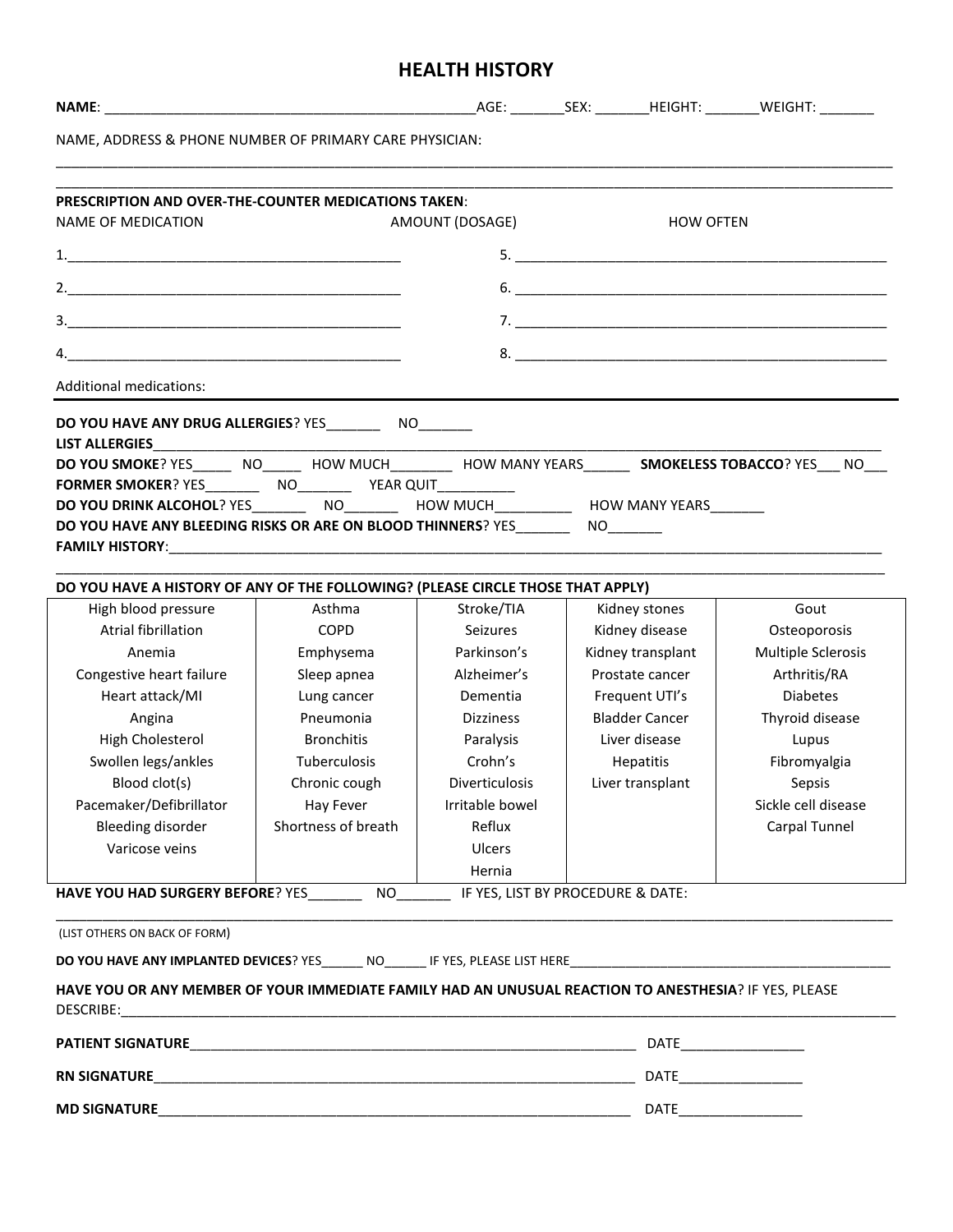# **PATIENT'S RIGHTS AND RESPONSIBILITIES**

The services of the ambulatory surgery center shall be available to all individuals regardless of race, color, creed, sex, religion or national origin. All patients and their families shall be treated with respect, consideration and dignity.

All patients are encouraged to actively participate in their medical and surgical treatment plan. Patients shall be provided with all relevant information concerning their diagnosis, treatment and prognosis. When necessary or appropriate this information will be available and discussed with an appropriate patient designatee or legally authorized patient representative.

Representatives from the ambulatory surgery center will ensure the following information has been made available to each patient, both verbally and in writing, in a language and manner that the patient or the patient's representative understands:

- 1. Mohs and Skin Surgery Center, LLC. provides dermatologic and plastic surgical and diagnostic services. Patients shall be advised should the facility fail to maintain malpractice insurance.
- 2. The provisions regarding the normal hours of operation of the ambulatory surgery facility and specific directions to address after hours emergency concerns or issues which may arise. The patient, or the patient's representative, shall receive both written and oral discharge instructions providing guidance and appropriate telephone numbers to accomplish after hours contact
- 3. The patient shall receive clear and concise information regarding the procedures planned, the anticipated outcome or results, and the consequences of refusing treatment or not complying with the established treatment plan. There shall be a written, signed and witnessed surgical consent obtained prior to each surgical or diagnostic procedure performed in the facility.
- 4. The ambulatory surgery center shall not provide treatment to unemancipated minors not accompanied by an adult. The minor's parent, legal guardian or properly designated and pre-authorized representative must be present at the facility prior to an unemancipated minor receiving treatment in the facility. A pre-authorized patient representative must be designated in writing by the minor's parent or legal guardian prior to the date of surgery.
- 5. The patient shall be advised if the proposed treatment is experimental research. The patient shall be provided full and complete explanation regarding the procedure, the prognosis for success and alternatives. The patient shall have the right to refuse experimental research procedures, as well as any course of treatment with which they do not agree or approve. Patients may change their primary or specialty physician.
- 6. Each patient shall receive information regarding the fees associated with the use of the facility prior to the date of their procedure. The patient shall be advised of the ambulatory surgery center's policy regarding the processing of insurance forms, the payment of patient co-pays and deductibles and the policy concerning balance billing for services rendered. Patients shall be provided with appropriate privacy throughout the delivery of healthcare services.
- 7. All information provided to the patient concerning the ambulatory surgery center shall accurately reflect the facilities competence, capabilities, licensure, certification, and accreditation.
- 8. I have been advised that Saif Syed, M.D. has a financial interest or ownership of Mohs and Skin Surgery Center, LLC.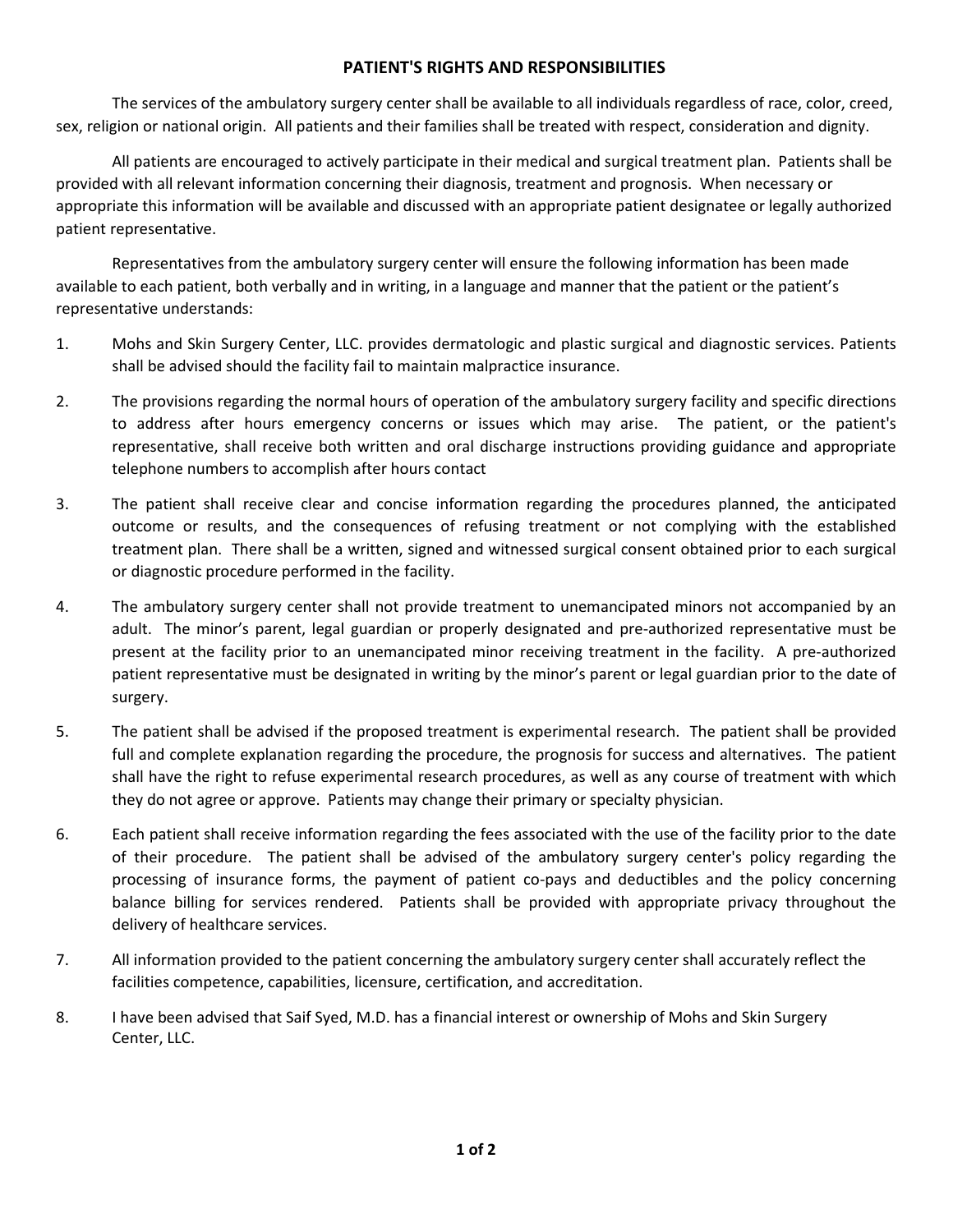- 9. Patients, or the patient's representative, will be advised in advance of the date of the procedure with information concerning the facility policies on advanced directives, including a description of applicable State health and safety laws, and, if requested, a copy of the official State advance directive forms. Patients may have advanced directives regarding their healthcare. Surgical center staff will inquire as to whether a patient has advanced directives and discuss the impact of such Advanced Directives on the patient's healthcare services to be provided by the surgery center. In the event of an emergent medical event occurring during your surgical procedure, you will be stabilized and 911 will be called to transport you to the closest hospital. The surgery center does not recognize Advanced Directives.
- 10. The surgery center has a grievance policy which provides a mechanism for the filing of grievances or complaints with the facility management. All alleged grievances or complaints will be addressed by the Medical Director within forty-eight hours. Any grievance or complaint relating, but not limited to, mistreatment, neglect, verbal, mental, sexual, or physical abuse, will be documented. The individual filing the alleged grievance or compliant will receive a written response within one week. Substantiated allegations will be reported to the State authority or the local authority, or both. All grievances made by a patient or the patient's representative regarding treatment or care that is (or fails to be) furnished will be immediately investigated and documented. The surgery center will document how the grievance was addressed, as well as, provide the patient with written notice of its decision. The decision will contain the name of the surgery center contact person, the steps taken to investigate the grievance, the results of the grievance process and the date the grievance process was completed.

Grievances or complaints may be directed to the administrator, in writing or by telephone at 410-252-9090.

Grievances or complaints regarding the surgery center may also be directed to the Maryland State Department of Health and Mental Hygiene, Office of Health Care Quality, Program Manager, Ambulatory Care Services, 7120 Samuel Morris Drive, 2nd Floor, Columbia, Maryland 21046 or at 800-492-6005 or 410-402-8040 by email at www.dhmh.maryland.gov/ohcq or by completing a written Compliant Report Form available from the ambulatory surgery center management.

Additionally, grievances or complaints may be filed on the Web site for the Office of the Medicare Beneficiary Ombudsman at www.medicare.gov/claims-and-appeals/medicare-rights/get-help/ombudsman.html.

- 11. The patient has the right to exercise his or her rights without being subjected to discrimination or reprisal; to voice grievances regarding treatment or care that is (or fails to be) furnished; to be fully informed about a treatment or procedure and the expected outcome before it is performed.
- 12. If a patient is adjudged incompetent under applicable State health and safety laws by a court of proper jurisdiction, the rights of the patient are exercised by the person appointed under State law to act on the patient's behalf.

If a State court has not adjudged a patient incompetent, any legal representative designated by the patient in accordance with State law may exercise the patient's rights to the extent allowed by State law.

- 13. The patient has the right to personal privacy, receiving care in a safe manner, and being free from all forms of abuse or harassment.
- 14. The surgery center will comply with the Department's rules for the privacy and security of individually identifiable health information, as specified at 45 CFR, parts 160 and 164.

15. Information regarding provider credentialing will be maintained by the surgery center and shall be available to patients upon request.